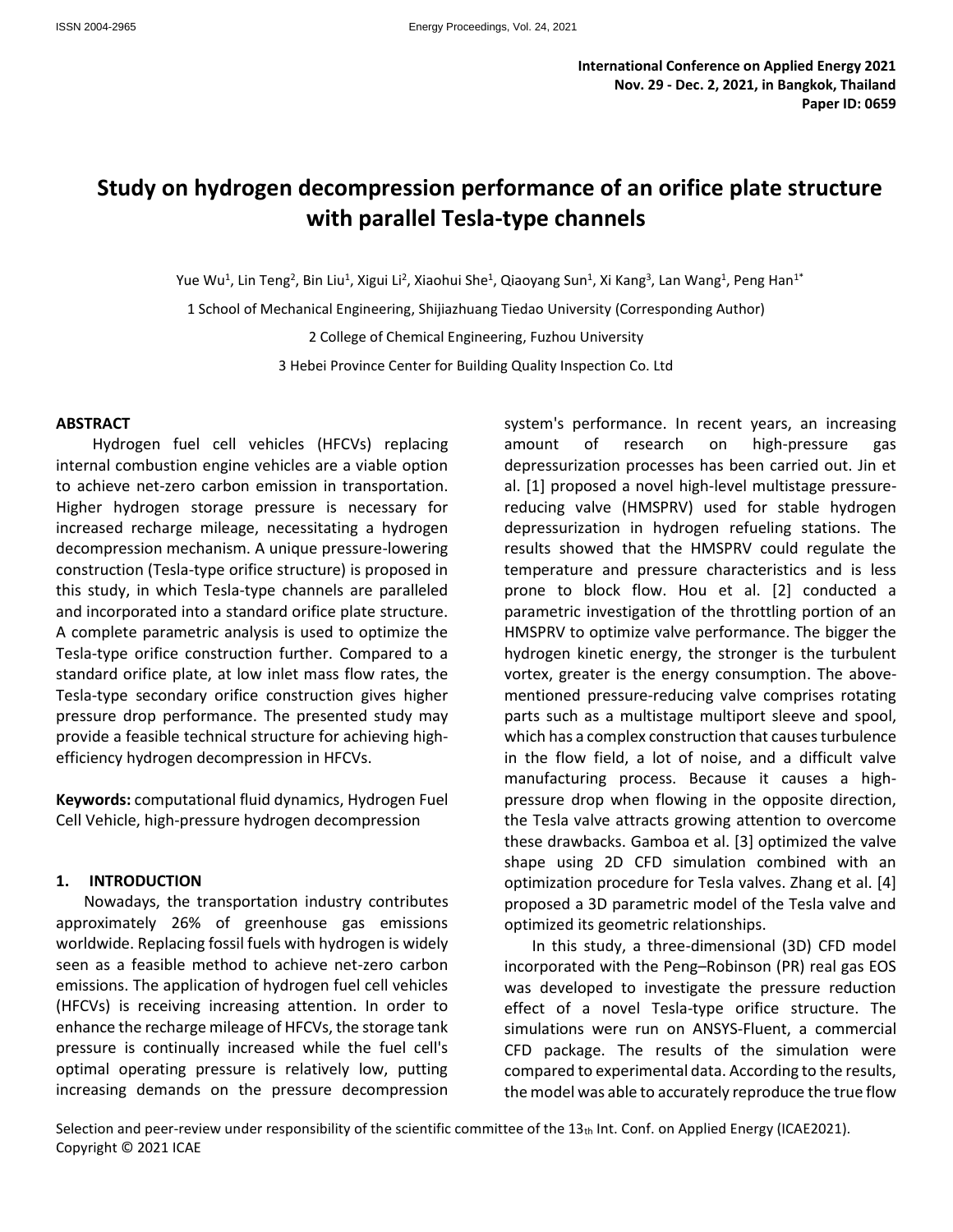conditions of high-pressure hydrogen in a structurally complex depressurized system. The conventional perforated plate structure is replaced with a flow channel, having the Tesla valve structure (Tesla-type orifice structure) constituting a Tesla orifice plate pressure-reducing valve consisting of multiple Tesla valves connected in parallel to achieve higher pressure reduction performance. In addition, the design of the Tesla valve is optimized to enhance the backflow impact characteristics of the Tesla valve flow channel. And a two-stage Tesla-type orifice plate structure consisting of two Tesla in series is introduced. Then, the influences of structural parameters on the flow feature are studied to obtain a superior hydrogen decompression structure.

## **2. NUMERICAL CALCULATION**

## *2.1 Model validation*

As the experimental data of hydrogen flowing in the Tesla-type channel are few, and many scholars have studied the Tesla-type channel, the experimental data of water from Liu et al. [5] are used for flow model validation. The experimental and simulated magnitude of pressure drop at different inlet flow rates are given in Fig. 2. The simulated and measured data follow the same pattern. With an increase in incoming flow, the pressure drop increases even more. Because of the experimental uncertainty and grid precision, the model slightly overpredicted the pressure decrease. However, the largest relative error between simulated and observed values is only 4.48%, indicating that the simulation and experimental results agree well. The CFD model established can correctly simulate the real situation of fluid flow.



Fig.1.Comparison of pressure drop between experimental and CFD values

## *2.2 Computational domain and boundary conditions*

Fig. 2 show the basic structure of the conventional orifice plate valve. The central area is a 200 mm diameter circular channel with an inlet section length of 50 mm, an outlet section length of 450 mm, and an orifice plate thickness of 25 mm. The Tesla-type channel has a great pressure reduction effect, and the pressure drop performance may be further optimized when the Teslatype channel is embedded in the conventional orifice plate structure. The Tesla-type channel replaces the straight orifice flow channel in the traditional plate of orifice structure through improvement. The specific structure is shown in Fig. 3, and the Tesla structure uses a 5 mm diameter circular channel for better coupling with the main channel. The parameters for Tesla-type channel are specific as: inlet length  $L1 = 5$  mm, outlet length  $L2 = 5$  mm, side straight channel length  $L = 10$  mm, side-channel and main channel angle  $\alpha$  = 45°, bending channel and main channel angle  $\beta$  = 130 °, the radius of the curve in the circular section  $R = 2.5$  mm. It is feasible to structure 1/2 of the Tesla-type orifice structure as a computational domain due to symmetrical geometry.







Fig.3. Sketch of fluid domain of Tesla-type orifice structure

However, the Tesla-type orifice structure may be further optimized to achieve a better pressure drop performance by improving the Tesla-type channel. Fig. 4 show the optimized Tesla-type orifice structure flow path. The performance of the Tesla-type orifice structure in terms of pressure drop is investigated. Orifice construction similar to Tesla's The fluid in the bent channel has an obstruction effect on the fluid in the straight channel, lowering pressure. To enhance the obstruction effect, introduce a novel construction in the bent channel and the straight channel connection place. The new structure has a parameter, line L3; therefore, the angle β of the bent channel becomes larger, increasing the return flow impact effect of the bent channel. The other structural parameters of the improved Tesla-type orifice structure are the same as before, with the line  $L3 = 8.6$  mm.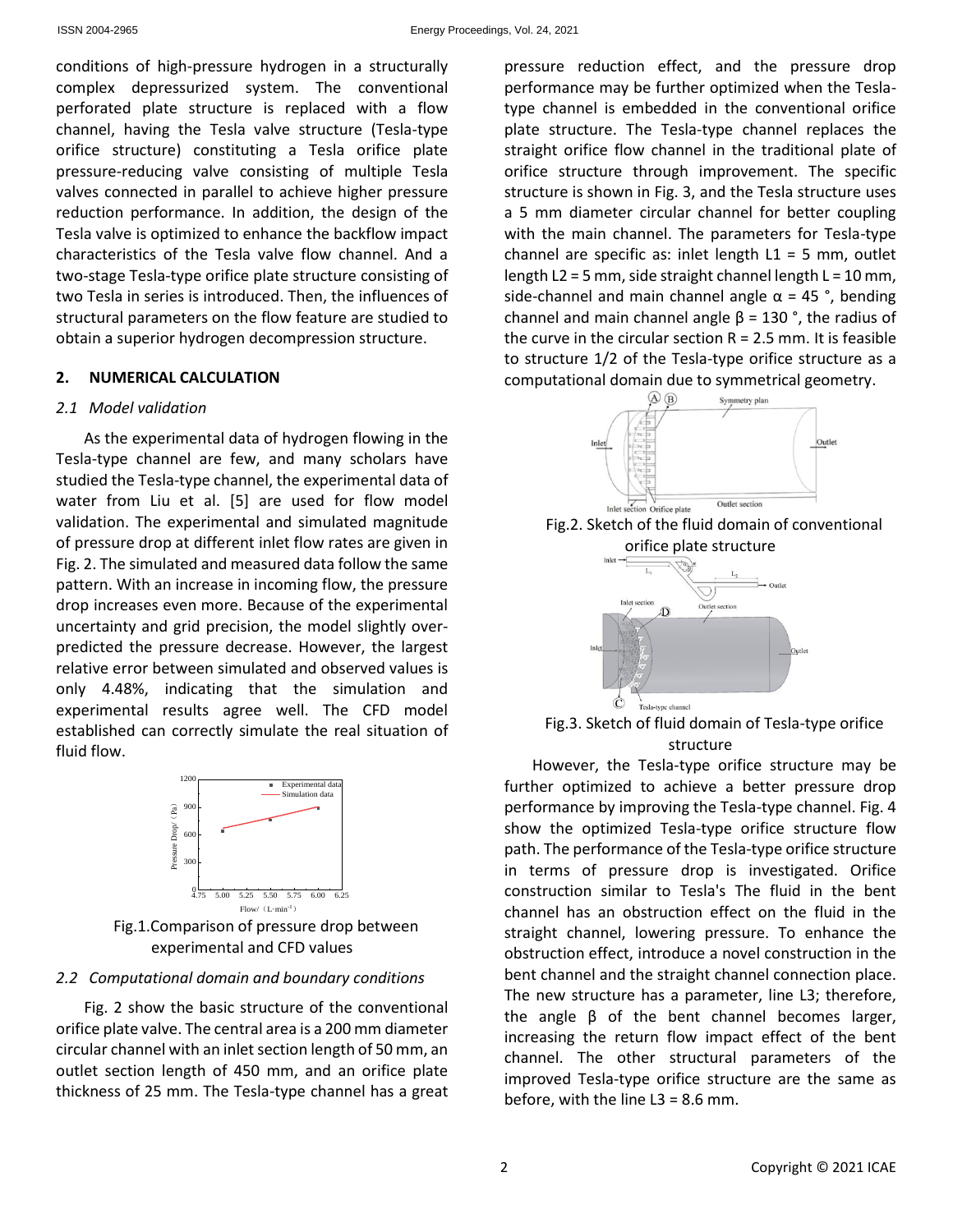In addition to the improved Tesla-type channels, this section introduces another set of parallel Tesla-type channels to the Tesla-type orifice structure for the Teslatype secondary orifice structure. This structure uses a modified Tesla-type orifice structure flow channel. The lengths of the inlet section, the primary outlet section, and the secondary outlet section are 50 mm, 100 mm, and 200 mm, respectively. The mainstreams channel is also a circular channel with a diameter of 200 mm, and 1/2 of the proposed structure is defined as computational domain as shown in Fig. 5.



Fig.4. Improved Tesla-type channel



Fig.5.Tesla-type secondary orifice structure calculation fluid domain

The boundary conditions for conventional orifice plate structure, Tesla-type orifice structure and Teslatype secondary orifice structure are similar, which are defined as follows (see Fig. 2): (a) Inlet: mass flowrates inlet (Qm), and temperature is set to constant temperature (300 K) (b) Outlet: Pressure outlet (0.2MPa). (c) Symmetry plan: Symmetry impermeable boundary conditions with zero gradients of all variables. (d) Adiabatic wall boundary conditions specify other boundary surfaces.

#### *2.3 Results*

Figs. 6 displays the pressure on the centerline of the symmetry plan of the four structures. Among them, F-1, F-2, F-3, F-4 represent a conventional orifice plate structure, a Tesla-type orifice structure, an improved Tesla-type orifice structure, and a Tesla-type secondary orifice structure, respectively. The figure can well reflect the change in hydrogen pressure in the flow due to the difference in the structure. F-4 has the biggest pressure drop. In Figs. 6, the mass inlet flow in the X direction, perpendicular to the inlet surface and at  $X = 0$ , is where the inlet section is connected to the plate orifice in Figs. 2. It is visually reflected from the figure that the conventional orifice plate structure has only a single area of pressure drop; therefore, the pressure-reducing

performance is insufficient. The hydrogen starts to decrease in pressure before entering the channel from the inlet section for all structures. The pressure in the channel decreases in steps, and when  $Qm = 0.02$  kg•s<sup>-1</sup>, the pressure drop slows down as the conventional orifice plate structure flows into the outlet section. As Qm increases to 0.1 kg•s<sup>−</sup><sup>1</sup> , this process slowing down the pressure drop turns from gentle to steep. This results in the pressure gradient does not show a step-change distribution as the hydrogen flows out of the plate orifice. When the Qm increases to 0.5 kg•s<sup>-1</sup>, the hydrogen in the conventional orifice plate structure appears to flow at supersonic velocity and is located not far from the orifice outlet position. It is because of the sudden increase in flow cross-sectional area at the orifice exit position into the outlet section that an expansion wave is formed. The hydrogen velocity will increase instantaneously after the expansion wave, and the pressure drops abruptly, resulting in the pressure drop to 0.2 MPa and then back up in Figs. 6(c) and (d). Comparing the change of pressure distribution of the Tesla-type orifice structure and the improved Tesla-type orifice structure, the first pressure step is formed when hydrogen flows into the channel from the inlet section. In contrast, the two subsequent pressure step drops are created by the flow channel characteristics of the Teslatype orifice structure. It can be found that after increasing the Tesla-type orifice structure parameter linear section L3, it does increase the effect of the Teslatype orifice structure bending channel obstructing the flow so that the hydrogen gas obtains a more excellent pressure drop performance.

Though observing the pressure distribution along centerline of the Tesla-type secondary orifice structure, it is found that the size of the pressure drop gradient of the two groups of Tesla-type orifice structure at Qm = 0.02 kg•s<sup>-1</sup> is not much different, which makes the hydrogen pressure energy and kinetic energy conversion approximately the same, forming a distribution of the maximum Mach number at the outlet of the flow channel of each group of Tesla-type orifice structure. And as Qm increases, it is evident that the pressure drop generated in the flow channel of the second group of Tesla-type orifice structure is more significant, which causes more conversion of hydrogen pressure energy to kinetic energy in the flow channel of the second group of Teslatype orifice structure, resulting in faster flowrates and a more significant Mach number, creating a situation where the maximum Mach number occurs in the second group of Tesla-type orifice structure when the Qm